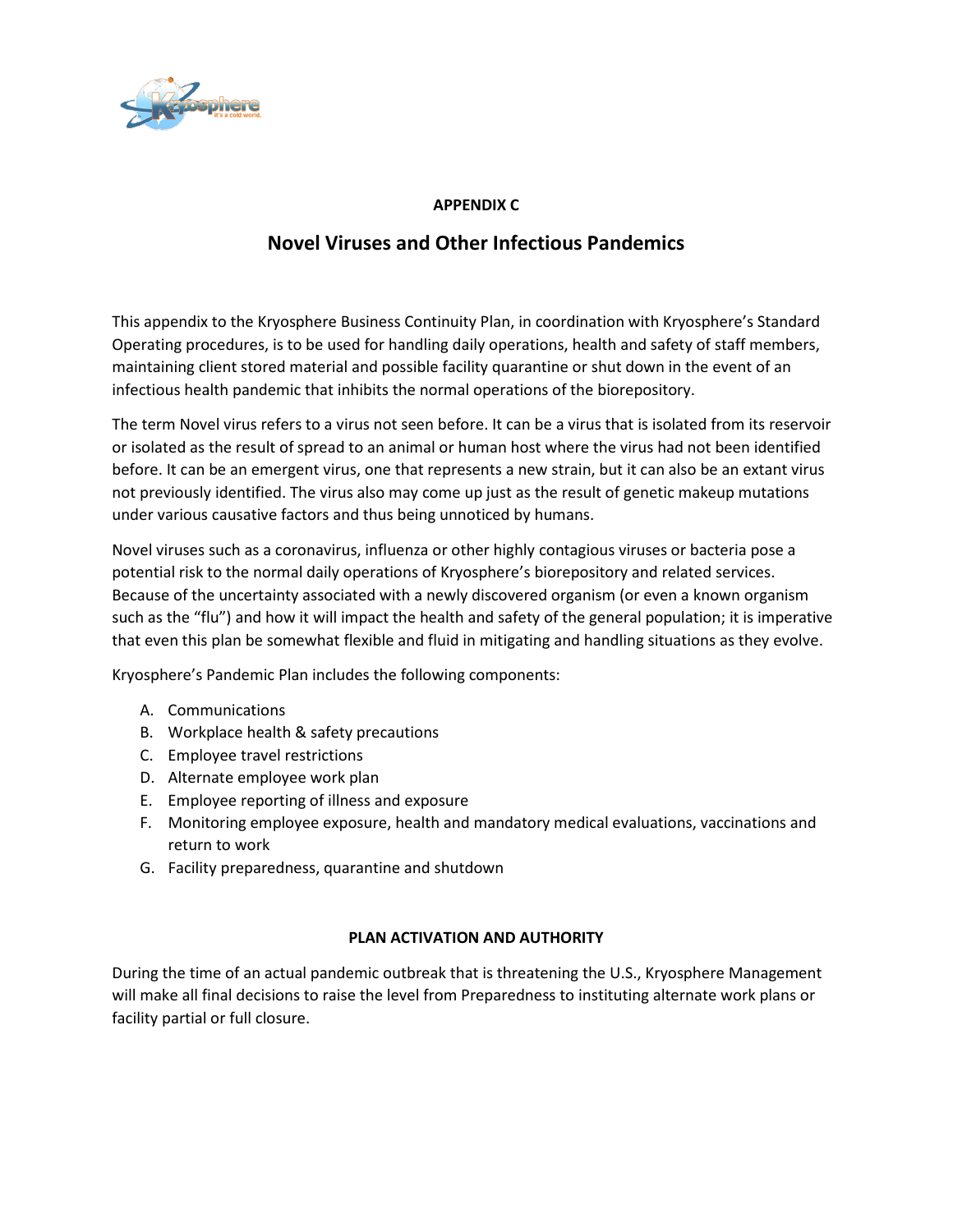Three Levels of Response will be followed:

| <b>LEVEL</b>                   | <b>ACTIVATION CRITERIA</b>                                              |
|--------------------------------|-------------------------------------------------------------------------|
| Preparedness Response          | Pandemic health concern affects the United States.                      |
|                                | CDC recommendations.<br>$\bullet$                                       |
| Alternative Work Plan/Facility | Community has severe outbreak and exposure to employees                 |
| Slow Down                      | is probable.                                                            |
|                                | Recommendations from local health departments.<br>$\bullet$             |
| <b>Facility Closure</b>        | Exposure risk is very high.<br>$\bullet$                                |
|                                | Multiple employees infected resulting in loss of manpower.<br>$\bullet$ |
|                                | Mandatory quarantine by local health departments.<br>$\bullet$          |

### **EMPLOYEE REPORTING OF ILLNESS AND EXPOSURE**

During the time of an actual or probable pandemic outbreak, the appropriate and timely reporting of employee illness is very important. Employees who are sick or have potentially been exposed to another infected person or traveled to an infected area should refrain from work until released by a medical professional.

Employees who have symptoms of acute respiratory illness are recommended to stay home and not come to work until they are free of fever (100.4° F [37.8° C] or greater using an oral thermometer), signs of a fever, and any other symptoms for at least 24 hours, without the use of fever-reducing or other symptom-altering medicines (e.g. cough suppressants). Employees should notify their Direct Manager and stay home if they are sick.

Any employee with a known exposure or illness to a novel virus or other contagious diseases will not be allowed to return without appropriate Return To Work authorization from their healthcare professional.

#### **PREPARDENESS RESPONSE**

#### **A. Communications**

Ongoing communications from Kryosphere Management, as well as communications from employees regarding employee illness and/or exposure during the time of a potential or actual pandemic outbreak is paramount.

- 1. Kryosphere Management will make a formal announcement that the Company is now in PREPARDNESS RESPONSE.
- 2. Kryosphere Management will monitor daily the latest communications and information released by the local health departments, city, state and federal governments, as well as the Center for Disease Control (CDC) during a possible or actual pandemic. Any relevant information will be communicated to all employees.
- 3. Kryosphere Management will also communicate to all employees any necessary changes to daily operations, work assignments or need for quarantine or facility closure.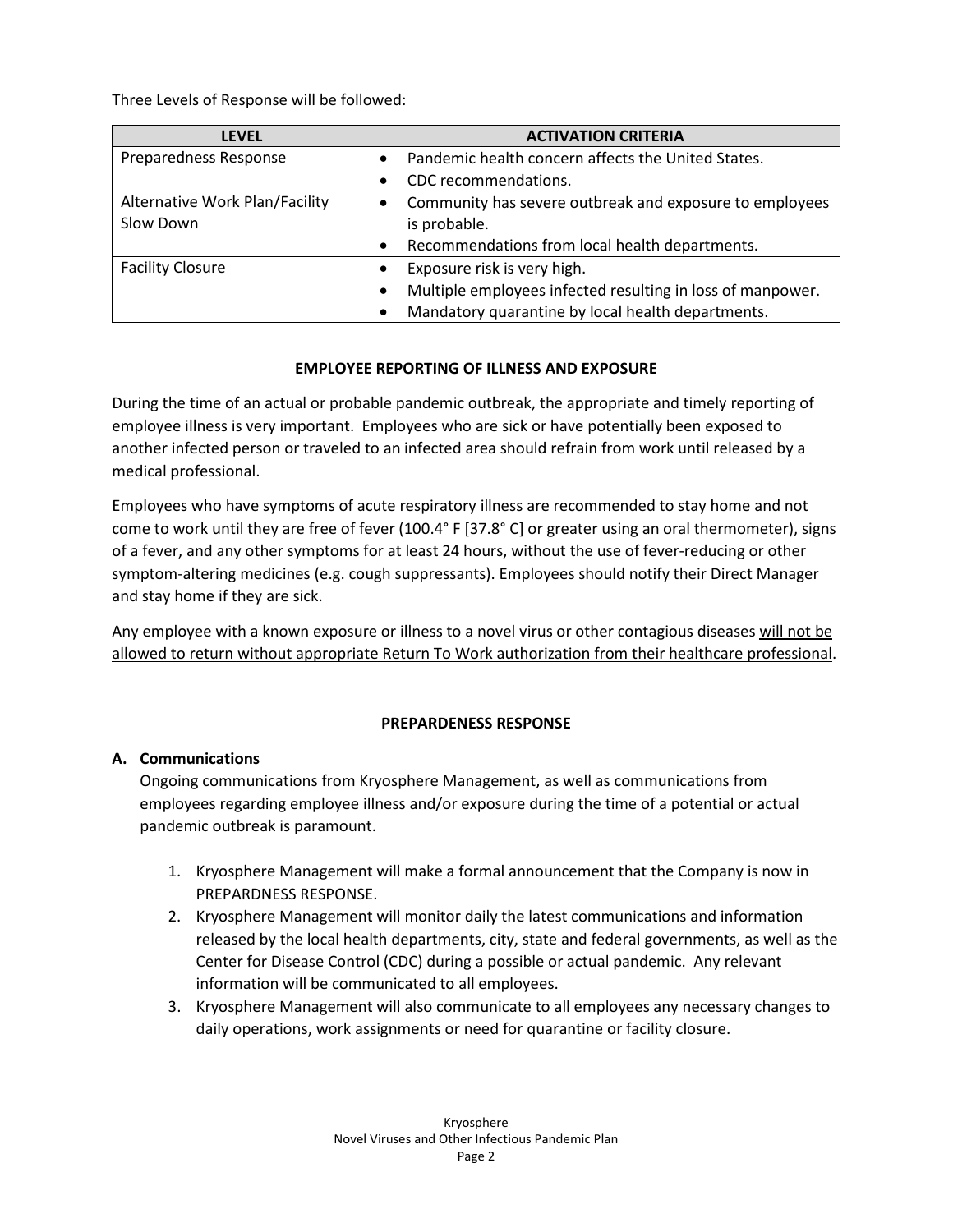- 4. Employees are required to report any know or probable exposure to a novel virus or other infectious disease as soon as possible in order to take appropriate precautions from exposing other employees.
- 5. Employees who are required to stay home because of illness or quarantine are expected to communicate daily with their direct manager to update them on their status and expected return to work date.

# **B. Workplace Health & Safety Precautions**

- 1. Facility Disinfection and Contamination Prevention
	- a. Daily Disinfection Kryosphere SOP #200.009.X Kryosphere Facility Cleaning Program, should be followed each day. Quality approved disinfectants should be utilized to wipe down all work surfaces, equipment and instruments. Everyone can help to keep the environment germ-free by cleaning frequently touched surfaces and objects like doorknobs. Regularly cleaning surfaces and objects that are frequently touched is recommended.
	- b. Personal Protective Equipment (PPE) Kryopshere standard operating procedures for cleaning, material handling or transporting material require the use of personal protective equipment. Appropriate gloves, gowns, eye protection, and masks should always be worn when handling any biological or pharmaceutical material.
- 2. Employee Responsibilities
	- a. Stay home when you are sick. Staying home when ill prevents the spread of infections to others.
	- b. Use good respiratory etiquette and hand hygiene in all community settings, including homes, childcare facilities, schools, workplaces, and other places where people gather. Cover your coughs and sneezes with a tissue and put the used tissue in a waste basket. If you don't have a tissue, cough or sneeze into your upper sleeve, not your hands.
	- c. Wash your hands often and thoroughly with soap and water for at least 20 seconds (sing happy birthday to yourself twice) or use an alcohol-based hand sanitizer (with at least 60-95% alcohol).
	- d. Avoid touching your eyes, nose or mouth: Germs are often spread when a person touches something that is contaminated with germs and then touches his or her eyes, nose, or mouth.
	- e. Avoid large crowds and assemblies.
	- f. Practice other good health habits: Clean and disinfect frequently touched surfaces at home, work or school, especially when someone is ill. Get plenty of sleep, be physically active, manage your stress, drink plenty of fluids, and eat nutritious food.
	- g. Regularly disinfect your cell phone.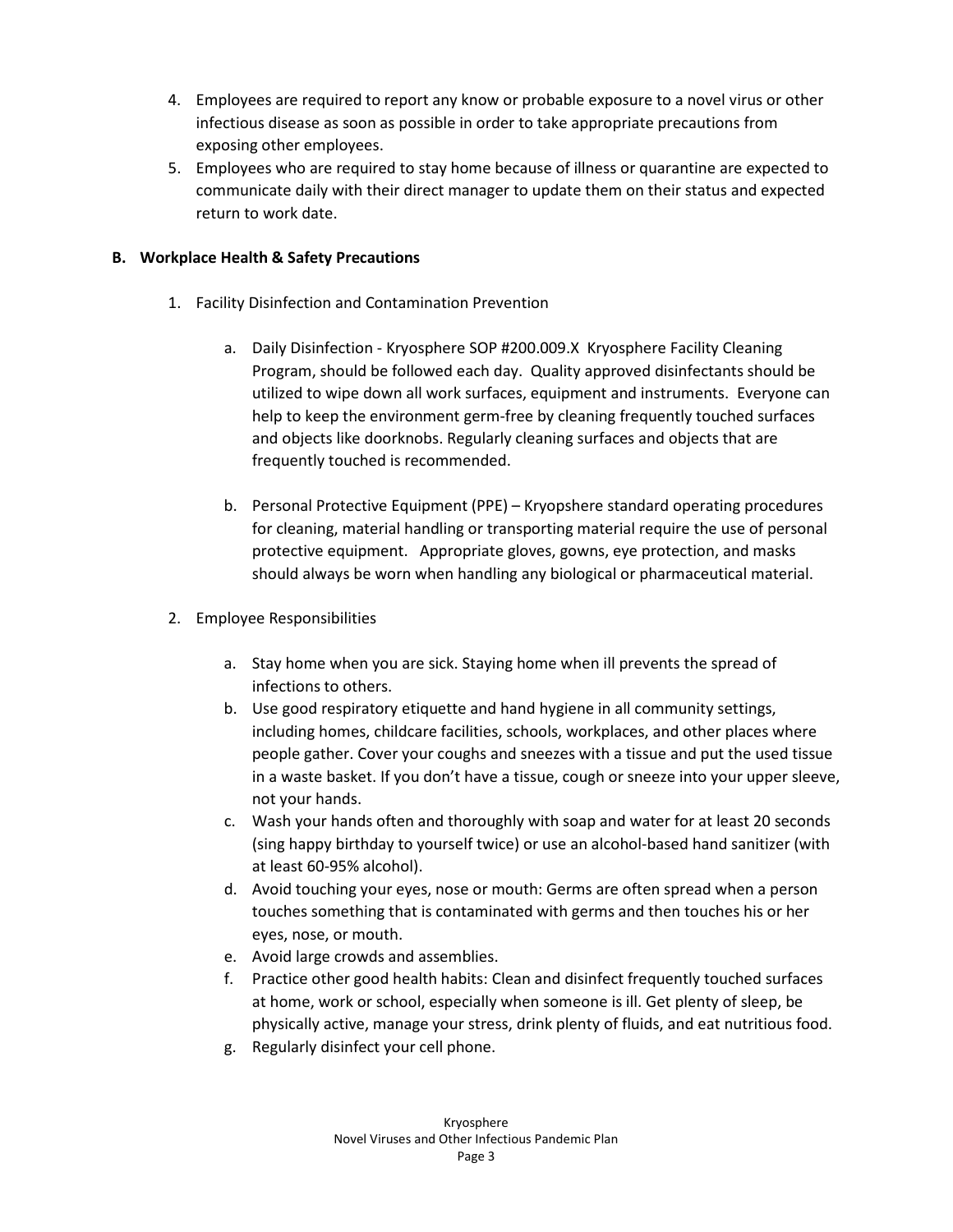- h. Stay appropriate distance from other people to prevent airborne droplet contamination.
- i. If a family member you live with is diagnosed or suspected of being infected by a novel virus or other contagious disease; you should notify your direct Manager before coming to work.

### **C. Facility Preparation**

- 1. Adequate Supplies
	- a. Inventory and order additional personal protective equipment,
	- b. Surface disinfectants and alcohol-based hand sanitizers.
- 2. Top off gases and fuels
	- a. Ensure liquid nitrogen bulk tank is filled,
	- b. Generator fuel tanks should be topped off. These par levels should be maintained throughout the Preparedness Response Phase.
- 3. Essential Vendors communicate with vendors regarding essential supplies required for dry ice, liquid nitrogen and generator fuel.
- 4. Training ensure all staff all trained on the appropriate use of PPE and facility cleaning.
- 5. External Temperature Monitoring continue weekly testing of the facility EMS temperature monitoring and alert system.
- 6. Communicate with Kryosphere customers regarding Kryosphere's preparedness.

#### **ALTERNATIVE WORK PLAN/FACILITY SLOW DOWN**

This phase of the plan will be implemented when the pandemic begins to affect the general population of our community and employee exposure is high or imminent. Action steps taken during this phase are to prevent the entire workforce from infecting each other that could potentially lead to further quarantine or facility shutdown.

#### **A. Communications**

Frequency of communications to employees and clients should increase to daily. This should include the current status of operations, number of employees exposed, and any additional action(s) being taken to prevent employee exposure, as well as the safeguarding of client material.

#### **B. Employee Travel Restrictions**

Employees will be restricted from traveling outside of Kryosphere Headquarters for work or conferences during the period of Alternative Work Plan or Facility Slow Down. This includes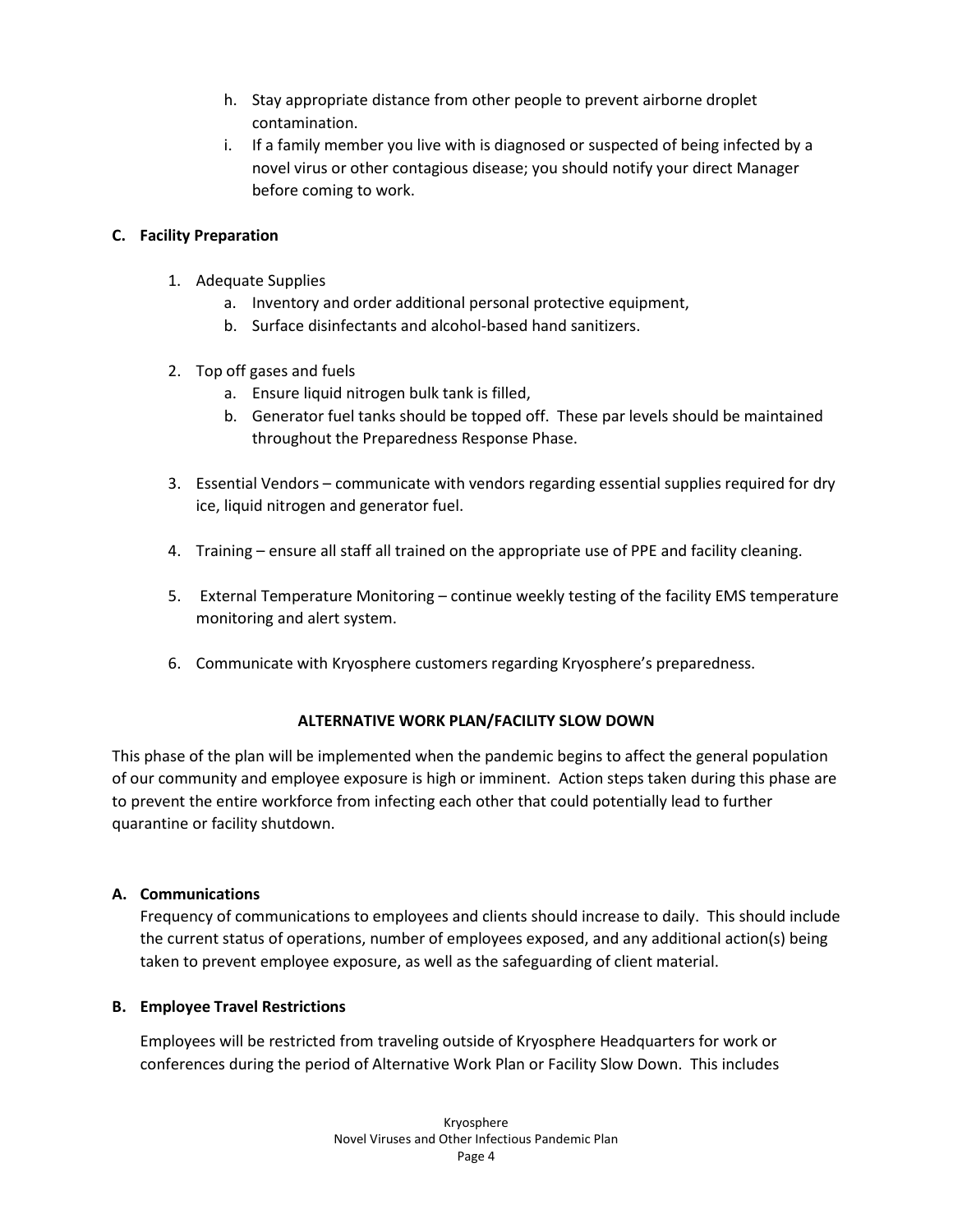traveling to any area of high virus outbreak or know significant risk areas. Once Kryosphere reaches this level of response, it has been recommended and/or mandated by the local health department and CDC to avoid all travel.

# **C. Workplace Health & Safety Precautions**

- 1. Daily Disinfection Disinfection of all surfaces, equipment, telephones, computers, etc. should be increased to multiple times a day using facility-approved disinfectants.
- 2. Personal Protection Equipment PPE should always be worn when handling or transferring any client material, during cleaning procedures, as well as if an exposed co-worker is detected until all surfaces and the location have been decontaminated.
- 3. Visitor Restriction To limit exposure, all visitors to Kryosphere will be restricted during the time of the Alternative Work Plan or Facility Slow Down. This will be communicated via email to all current clients, as well as signage it to be placed on all entrances by Kryosphere Management.
- 4. Employee Responsibilities
	- a. Employees should be continuously monitoring and following all communications and directions from Kryosphere Management.
	- b. Monitor health status of self and family members
	- c. Report any illness of self or family members to Kryosphere Management prior to arriving at facility. Based upon the situation, employee may be told to stay home to prevent exposing other co-workers.

#### **D. Facility Preparation**

- 1. Notify all clients that Kryosphere is operating on an Alternative Work Plan to protect the health and safety of employees. During this time, transfers in and out of material to Kryosphere will be halted. This will aid in limiting any further potential exposure to the employees and the facility.
- 2. All critical remote systems (EMS alert monitoring, remote CCTV, IT back-ups and security systems should all be tested to ensure functionality in the event that a sudden facility shutdown requires remote monitoring of facility.
- 3. Employee Health Status should be determined each day by Management to ensure adequate coverage to maintain basic facility operations.
- 4. Weekly testing of the EMS and generators should continue.

# **E. Alternative Work Plan**

To minimize cross-contamination and exposure to the entire workforce, Kryosphere will initiate a "team" system approach. All operations staff will be divided into two teams. Team A and Team B will not work in the Kryosphere facility at the same time. Employees should always continue to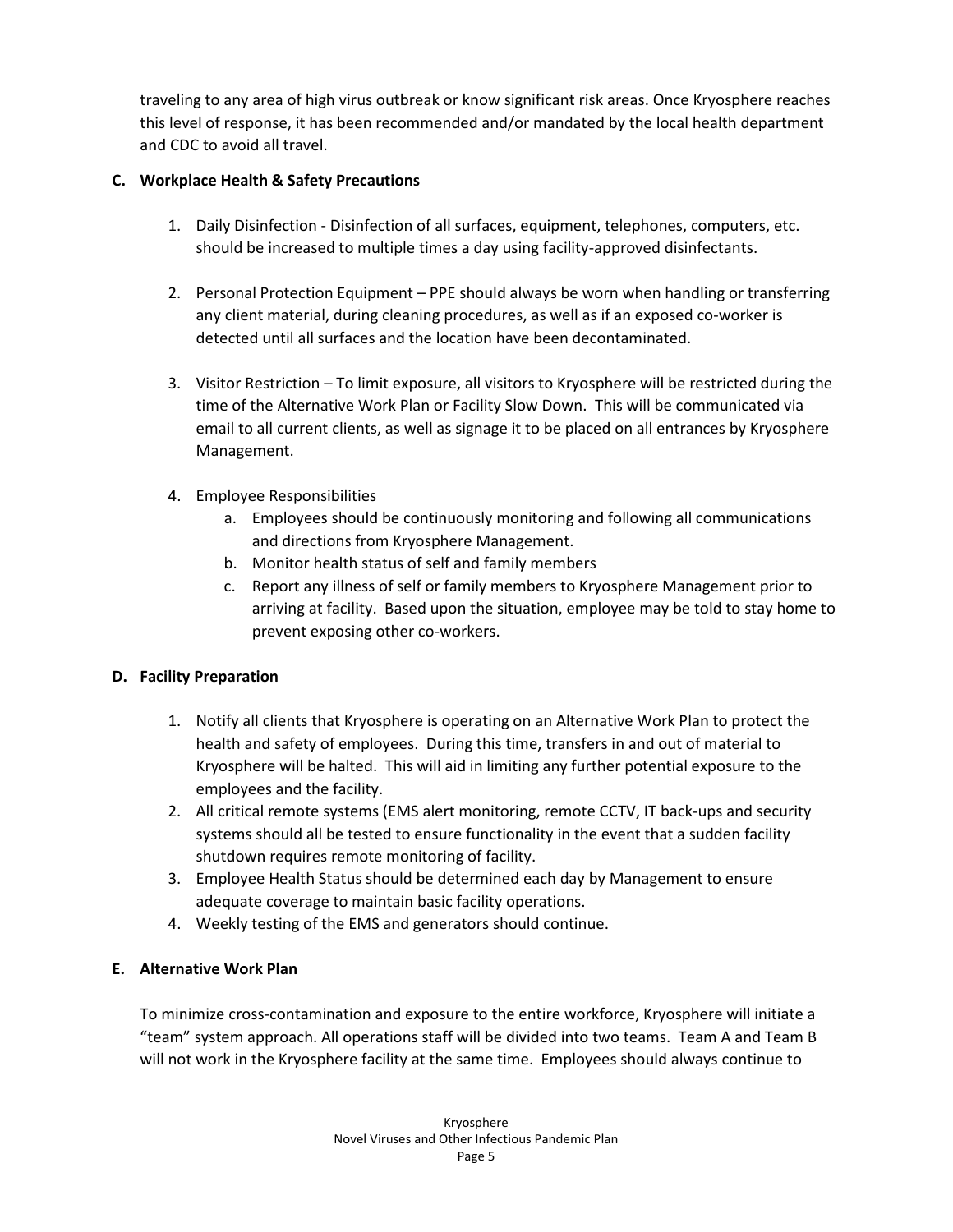practice excellent hand hygiene and avoid coming into contact with infected individuals during their time off.

Kryosphere Management will notify all employees of their Team Designation and the work schedule associated for the team. Every employee, regardless of assignment is to report in by 8:00 a.m. each day to the Kryosphere Director of Operations or designee.

The normal on-call technician process will continue and be adjusted by Kryosphere Management based upon current employee health and illness.

During this phase, all work will be confined to the Kryosphere Headquarters. Delivers, transfers and shipments will not occur.

# **FACILITY SHUTDOWN**

This phase of the plan will be implemented only as a last resort when a substantial amount of the work force is either ill or has been quarantined by the local health facilities and the continual daily operations of Kryosphere cannot be carried out safely.

Kryosphere has the capability to continue cGMP storage throughout the time of a prolonged absence of personnel. All storage and refrigeration units are backed up with generator power in the event of a power failure, as well as an adequate number of qualified, "at temperature" freezers and refrigerators are always available as our standard backups. Continuous monitoring of the biorepository will occur in the same fashion as on weekends and extended holidays when no employees are present. Designated on-call personnel will remotely monitor all systems and respond in accordance with Kryosphere Emergency Response Standard Operating Procedures. In addition to the remote monitoring while the facility is closed; a physical walk through the facility will occur at least once a day by the designated oncall technician. The following remote monitoring systems are to be used throughout the time there is a facility closure:

- A. LabGuard 3D Environmental Monitoring System utilized to monitor all Controlled Temperature Units and room temperatures and humidity.
- B. BSI Laboratory Inventory Management System
- C. Remote commercial power and generator monitoring
- D. Montitis remote server monitoring
- E. Security systems
	- i. Building Burglar Alarm System
	- ii. CCTV system
	- iii. Honeywell badge card access system

# **A. Communications**

Kryosphere Management will notify all employees and clients of a complete facility closure. During the closure, employees are expected to report to their Direct Manager daily to report on their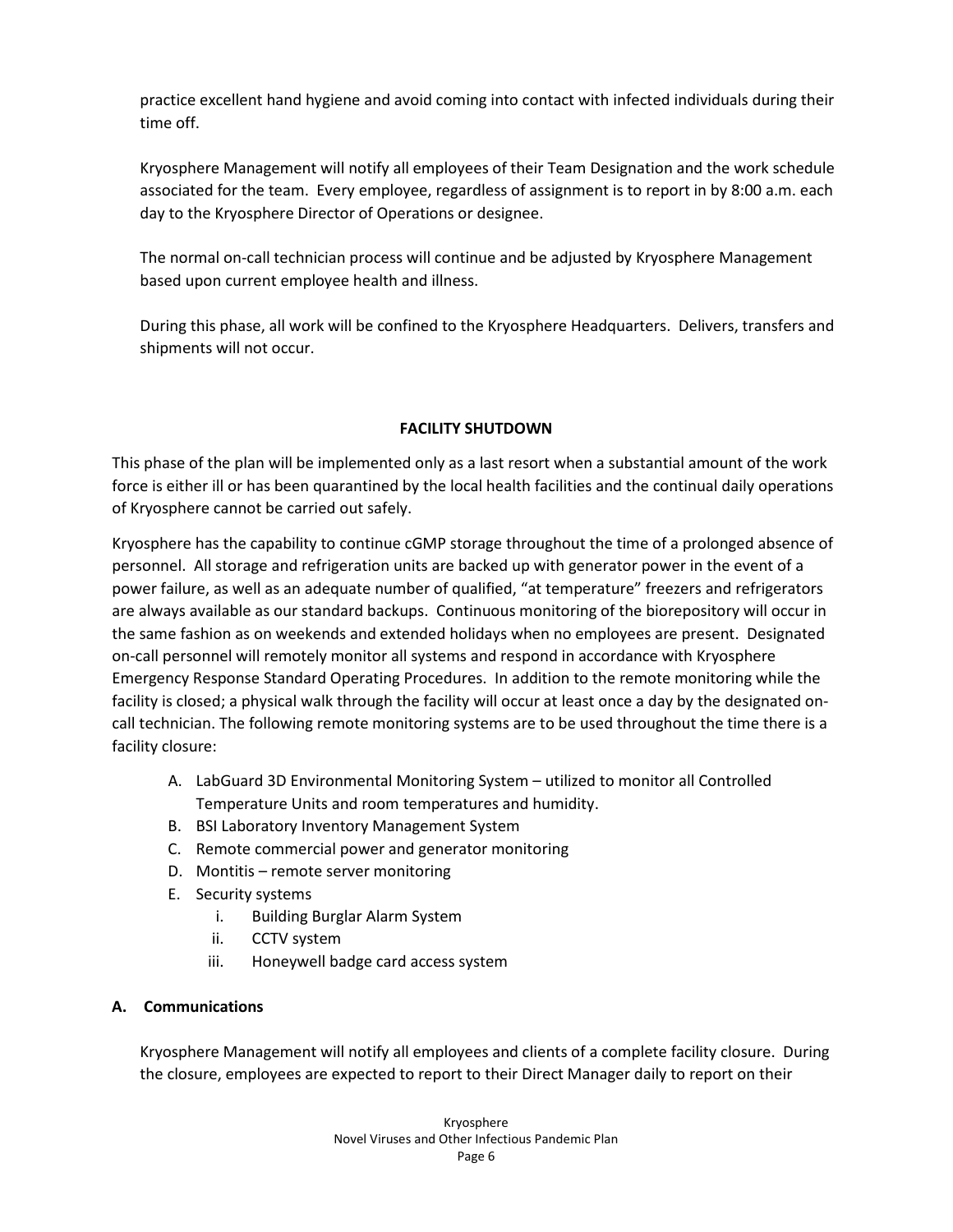health status, ability to work and any abnormalities noted from the remote monitoring. Kryosphere will update clients at least every three (3) days of the status of the biorepository and the anticipated return to full operations.

### **B. Facility Closure Procedures**

- 1. Kryosphere Management will notify all employees and clients of closure date and time.
- 2. Kryosphere Management will notify vendors of the facility closure.
- 3. The telephone system will be forwarded to Kryosphere Management.
- 4. Prior to closing the facility, all remote monitoring systems are to be tested a final time; including the monthly testing of the SIP communication server to ensure appropriate roll over between the land, cellular and voice over IP phone systems.
- 5. Director of Operations or designee is to provide to each employee a work from home schedule designating who and when each employee is responsible for monitoring the remote systems.
- 6. Each employee is to ensure they take their laptop computer home with them for the duration of the closure.
- 7. The designated monitoring on-call employee is to do the normal 12 a.m., 6 a.m., 12 p.m., 6 p.m. checks of the remote systems and review all temperatures and humidity.
- 8. The designated monitoring on-call employee is to physically come to the facility each day and walk the entire biorepository if they have not responded to another issue earlier in the day.
- 9. Any abnormality is to be reported immediately to the Director of Operations and Kryosphere Management.
- 10. Director of Operations will decide if the on-call employee or another employee is to physically come to the facility to address the issue. All Kryosphere Standard Operating Procedures for handling emergency situations should continue to be followed.
- 11. Weekly testing of the remote systems should continue to occur during the facility closure.

# **C. Reopening the Facility**

- 1. Prior to reopening the facility, all surfaces, equipment, telephones, door handles are to be disinfected with the approved disinfectant.
- 2. Kryosphere Management will notify all employees and clients of the date and time facility is reopening.
- 3. A determination will be made by Kryosphere Management if the facility is being fully reopened or on an Alternative Work Plan.
- 4. Notify all vendors of reopening. Order new dry ice supply and other supplies as needed.